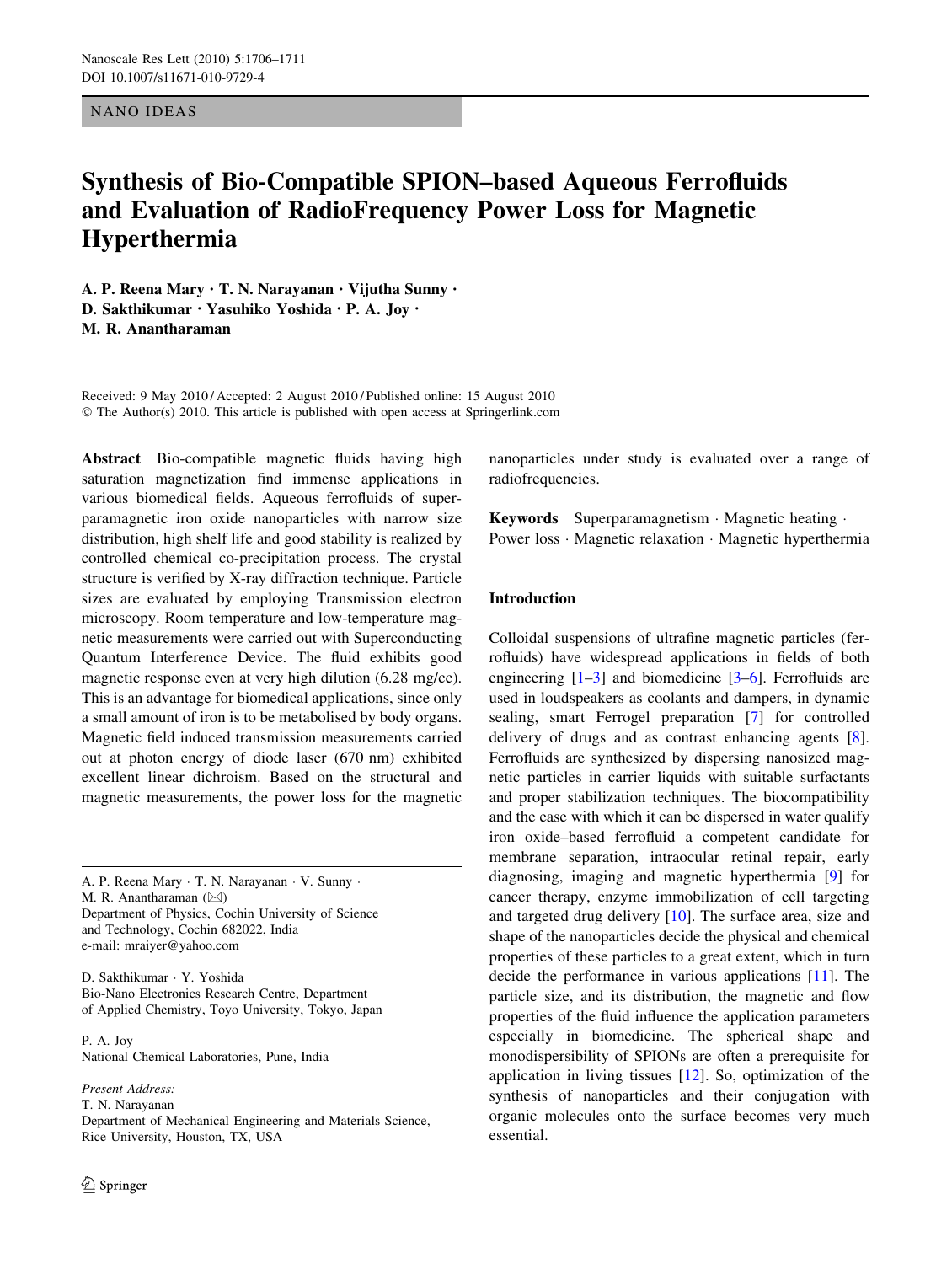Magnetic hyperthermia surmounts other techniques of hyperthermia for cancer treatment because of reduced side effects such as damage to healthy tissues [\[13](#page-5-0)]. Magnetic hyperthermia or magneto-thermo cytolysis refers to heating of cells attached to magnetic particle by an external AC magnetic field. The increase in temperature is caused due to hysteresis loss. In the case of superparamagnetic particles, the loss is caused by the relaxation processes [\[14](#page-5-0)]. The heat dissipated when subjected to an alternating magnetic field depends on the fluid properties such as viscosity, the ratio of relaxation frequency to the applied frequency, size distribution of the magnetic component, domain magnetization and density and the specific heat capacity of the magnetic constituent [\[15](#page-5-0)]. There are reports of reduction in magnetization with decrease in particle size in the case of oxide magnetic materials [\[16](#page-5-0)]. This is due to finite size effect. Magnetic nanoparticles–drug conjugate attached to an antibody or hormone can be magnetically guided to the tumour site and could specifically bind to it. This provides a platform for optimum dosage of drug.

The stability of the fluid against sedimentation is decided collectively by competing interactions [[1,](#page-5-0) [3](#page-5-0), [17](#page-5-0), [18\]](#page-5-0) such as van der waals interactions, dipolar interactions, viscous force of the carrier liquid, and the electrostatic and steric repulsion of the surfactant. Surfacted ferrofluid have a long chain of organic molecule around the surface and mainly, steric repulsion provides stabilization. In ionic fluids, the electrostatic repulsion provides stabilization. Hence, the pH of such fluids may vary considerably (from 3 to 9) from basic to acidic depending on the treatment of the nanoparticles after precipitation. Citric acid, a biocompatible surfactant, presents both electrostatic and steric effects and could easily get conjugated to iron oxide particles. Iron oxide is most recommended because of its higher magnetization values, lesser toxicity [\[19](#page-5-0)] and the ease of metabolism by the liver. In the present study, we report the synthesis of highly stable water-based iron oxide fluid with narrow particle size distribution at neutral pH, and the evaluation of magnetic properties for hyperthermia application. The cell viability test conducted with these fluids on He La cells was promising (not included). To study the relaxation of the fluid in an external magnetic field, the magneto-optic linear dichroism measurement is presented. The power loss spectrum of these nanoparticles in an external alternating magnetic field is simulated to investigate the possibility of applying in AC magnetic heating.

## Experimental

Monodispersed iron oxide particles of average size 9.5 nm were synthesized through controlled chemical co-precipitation method. For this, analytical grade anhydrous ferric chloride  $(FeCl<sub>3</sub>)$  and ferrous sulphate heptahydrate (FeSO<sub>4</sub>.7H<sub>2</sub>O from Merk) in the molar ratio of 2:1 each in 500 ml of distilled water were taken as the starting solution. To the solution, 12% of aqueous ammonia was added while stirring at room temperature to supersaturate for the precipitation of the oxide. The rate of reaction was controlled by allowing one drop of ammonia per second to react with this solution until a pH of 10, to get a thick dark precipitate. Five grams of citric acid crystals dissolved in 10 ml water was added to this wet precipitate and allowed for further reaction at an elevated temperature of  $80^{\circ}$ C while stirring for another 90 min. This sample was then washed with distilled water several times for the removal of water soluble byproducts. This is then suspended in distilled water by ultrasound treatment. The obtained fluid was kept for gravity settling of any bare nanoparticles and was then centrifuged at a rotation speed of 3500 rpm to remove any particles that may sediment. The supernatant fluid is extracted for further analysis. The concentration of the magnetic particles is estimated to be 6.28 mg/cc.

The structural characterization was carried out using X-ray diffraction (XRD) technique (Rigaku D Max) at Cu Ka. The particles were analysed with Transmission electron microscopy (TEM). The samples for the above-mentioned experiments were prepared by evaporating the moisture content from the fluid. Room temperature and low temperature magnetic measurements were performed in a Superconducting Quantum Interference Device (SQUID) magnetometer (MPMS Quantum Design). The magnetooptical linear dichroism measurements were carried out on the fluid taken in a 1-cm cuvette at the photon energy of diode laser (670 nm). The simulation of the power loss spectrum of the sample was performed for applied field strength of 500Oe in the range 100–900 kHz.

## Results and Discussion

The fluid synthesized exhibited good shelf life and stability against sedimentation under gravitational and magnetic fields. Fluid when an external magnetic field is applied normal to the free surface exhibited good spiking.

## Structural and Morphological Analysis

The X-ray diffraction pattern (Fig. [1\)](#page-2-0) shows that the iron oxide particles have crystallized in the inverse spinel structure with a lattice constant of 8.41A. All the major crystallographic planes corresponding to inverse spinel are identified [ICDD PDF No.750449]. It is hard to differentiate between maghemite ( $\gamma$  Fe<sub>2</sub>O<sub>3</sub>) and magnetite (Fe<sub>3</sub>O<sub>4</sub>) using X-ray diffraction analysis alone, since both represent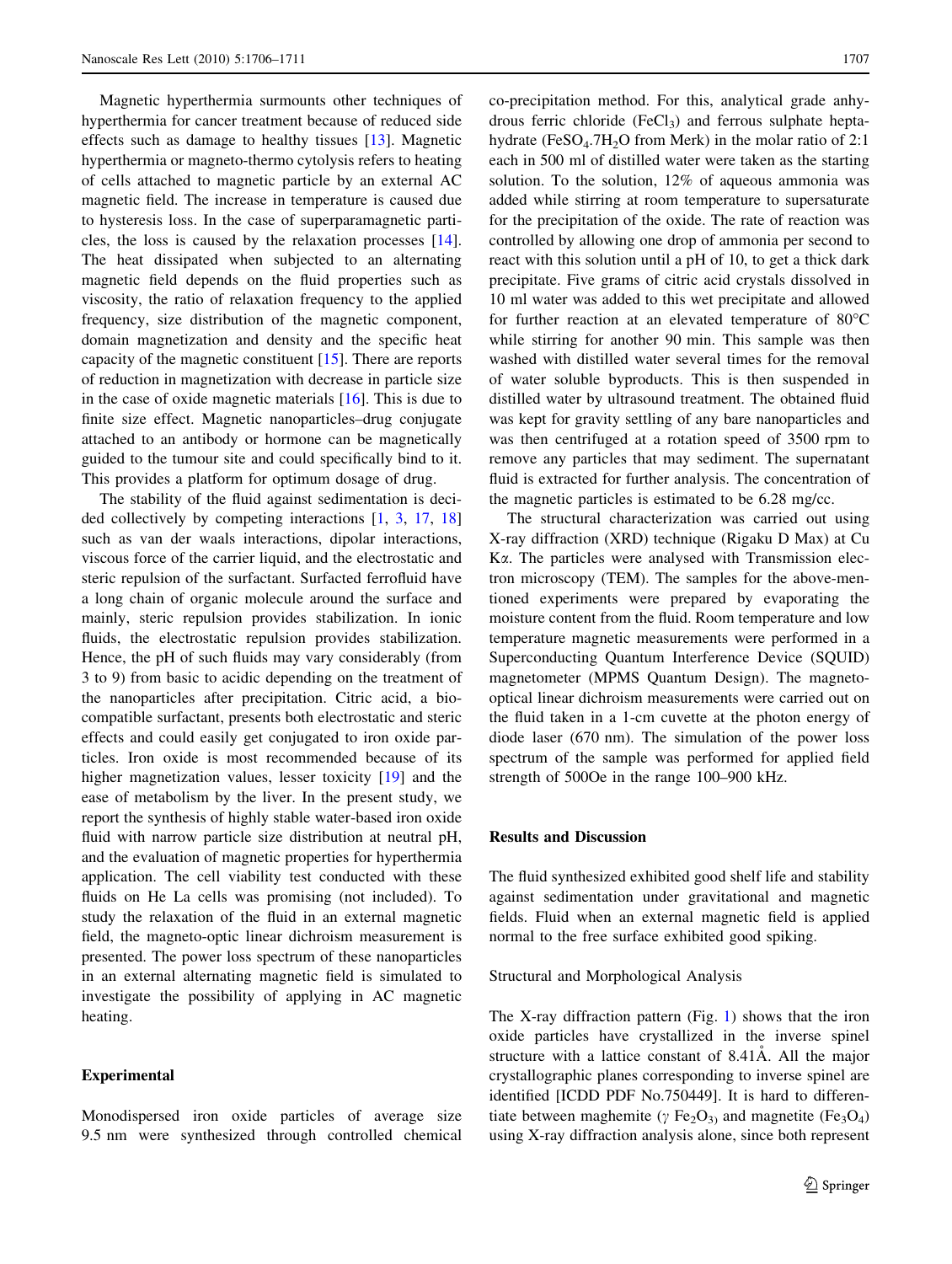<span id="page-2-0"></span>

Fig. 1 XRD pattern of the fluid particles

an inverse spinel structure and the (hkl) planes are similar. However, from XRD analysis, it is seen that the compound contains no traces of nonmagnetic haematite ( $\alpha$ -Fe<sub>2</sub>O<sub>3</sub>). There is significant broadening of peaks due to the size reduction in particles. The particle size is calculated from the line broadening applying Scherer's formula [[20\]](#page-5-0) and is found to be 9.5 nm. The TEM images (Fig. 2a) show that the particles are nearly spherical. Statistical analysis (Fig. 2b) of the images revealed a normal distribution of particles with a mean size of 10 nm and a width of 3 nm. This is in fair agreement with the particle size obtained from X-ray diffraction measurements.

The narrow size distribution is an advantage while considering the magnetic hyperthermia applications or for targeted drug delivery. The hydrodynamic length of a single citric acid molecule is calculated to be nearly 0.7 nm. This is the thickness of the surfactant monolayer. So, there is a minimum spacing of 1.4 nm between the iron oxide nanoparticles.

#### Magnetic Characterization

For magnetization measurements, 3 micro litres of the fluid was dropped over to a quartz substrate and the base liquid was allowed to evaporate. Magnetic Hysteresis loops of SPIONs were measured at room temperature and at a low temperature of 6 K and are depicted in Fig. 3. Field-cooled (FC) and zero field–cooled (ZFC) magnetization measurements were carried out in an applied field of 30 mT from 6 to 300 K.

The room temperature M-H loop exhibits negligible coercivity (9Oe) and remanence, which signifies the superparamagnetic nature of particles. This is further verified by fitting experimental curve with the modified Langevin function  $[21]$  $[21]$  for the particles with normal size distribution (Fig. [4](#page-3-0)).

$$
M/M_s = L(a), \text{ where } a = mH/k_B T \tag{1}
$$

$$
L(a) = \text{Coth}(a) - \frac{1}{a}
$$
 (2)

with normal distribution of particles having a width "b" the function get modified to



Fig. 3 Magnetic hysteresis curves of SPIONs at 300 and 6 K (inset): enlarged loop under low Fields

Fig. 2 a Transmission electron micrograph (TEM), b particle size distribution



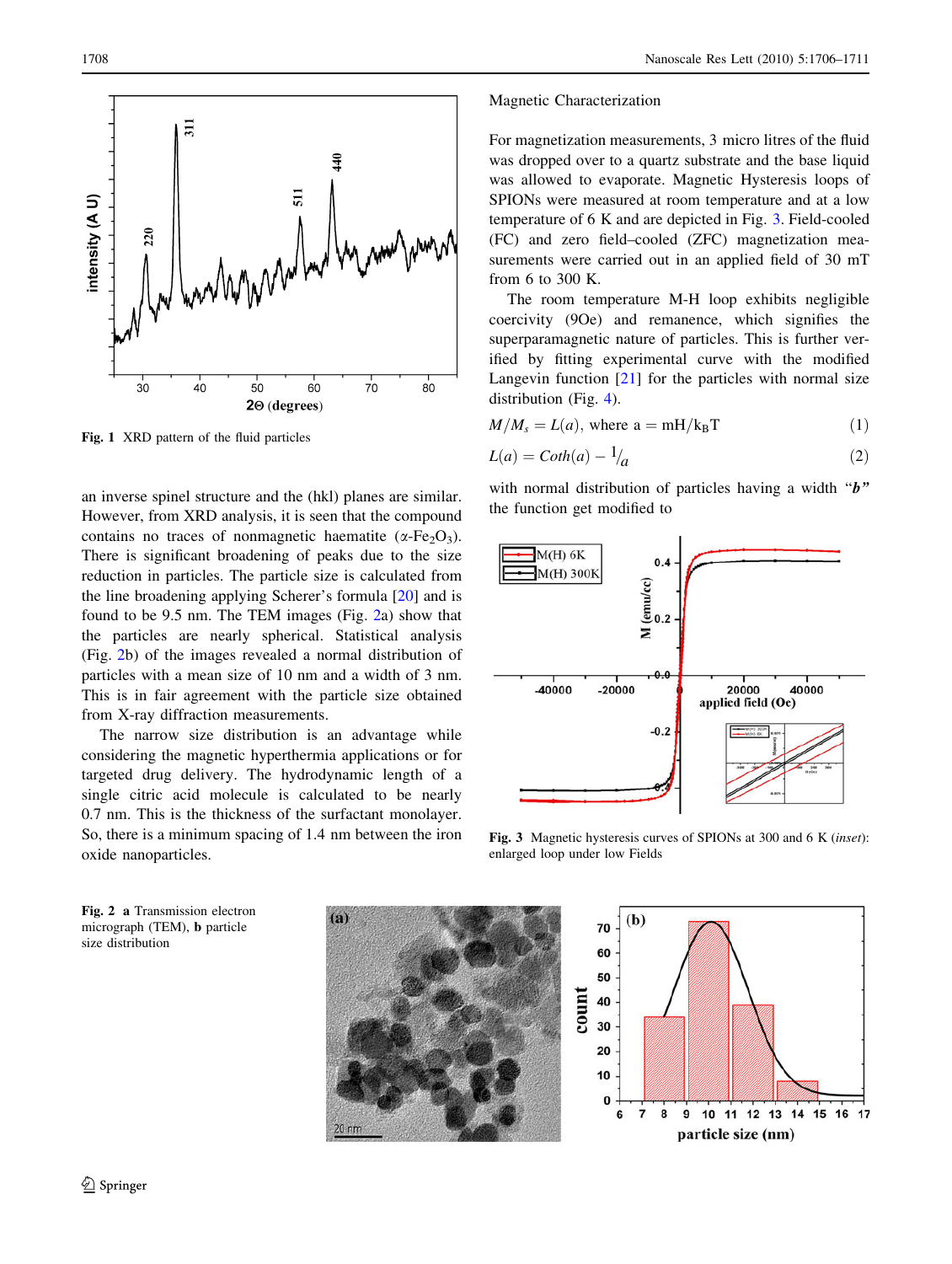<span id="page-3-0"></span>
$$
L(a) = (1/2ba) \ln \frac{(1-b)\sinh(a(1+b))}{(1+b)\sinh(a(1-b))}
$$
 (3)

Where M is the magnetic moment for an applied field H,  $M<sub>s</sub>$  is the spontaneous magnetization,  $k<sub>B</sub>$  is the Boltzmann constant and T the temperature.

At 6 K, the coercivity was 125Oe and where the particles are in a thermodynamically blocked state. This is evident from ZFC measurement also. The saturation magnetization at room temperature calculated by extrapolating the linear portion of Magnetization versus inverse of the applied field at higher field values is 0.418 emu/cc (Fig. 4 (inset). For a concentration of 6.288 mg/cc, the specific magnetization of the magnetic particles is 67emu/ g. It is clearly seen that the magnetic moment is saturated at low applied fields and there is no further variation of moment even at high applied fields. If there are any traces of haematite, the moment even at high applied fields would not have been saturated. This is yet another evidence for the nonoccurrence of nonmagnetic iron oxide phase.

The specific magnetization of 67 emu/g for SPIONs is reasonably a good value and is sufficient for applications. The ZFC and FC moments were measured at an applied field of 30mT (Fig. 5). The ZFC shows a broad blocking behaviour with a maximum moment at 140 K, and above this temperature, it decreases gradually. This signifies the distribution of energy barriers present in the sample, and that they act as an ensemble of interacting fine particles. This may be collectively due to the randomly oriented surface spins, the size distribution [[22](#page-5-0), [23\]](#page-5-0) and the interparticle interactions. However, the presence of surfactant may eliminate the surface anisotropy as is reported by Roca et al. [[24\]](#page-5-0). The hydrodynamic length of citric acid is nearly 0.7 nm that gives a physical separation of 1.4 nm between



Fig. 4 Theoretical fitting of normalized moment with Langevin function. (*Inset*) Magnetization– $H^{-1}$  plot for Iron Oxide nanoparticles



Fig. 5 Zero Field Cooled (ZFC) and Field Cooled (FC) magnetization at 30mT

particles' surfaces, since the base liquid has been dried off before subjecting to magnetization measurements. Thus, there could exist among particles strong dipolar interaction that causes an increase in the effective energy and enhanced magnetic volume. This explains the increased value for the blocking temperature. It is also seen that both the FC and ZFC curves show almost little decrease with temperature which establishes the inter-particle interaction that competes the thermal fluctuation [[25\]](#page-5-0).

The interacting nature and hence the enhanced magnetic volume will spoil the performance in biomedical applications. So, to study the actual behaviour of the fluid in an applied magnetic field, magnetic dichroism measurements were carried out.

## Magneto-Optical Characterization

Linear magnetic dichroism measurements were carried out on the ferrofluid samples. The linear transmittance was fixed at 10%. The field dependant absorbance of parallel and perpendicular polarized light through magnetized medium is depicted in Fig. [6.](#page-4-0) Here, the relaxation process has contributions from both Brownian and Neel type.

The absorbance of the light polarized parallel to the applied field increases while that for the perpendicular polarized light decreases, when the field is applied perpendicular to the light propagation. This is expected for a fluid with no preexisting aggregates [\[26](#page-5-0)]. Also, it is observed that the transmission relaxes back rapidly to the zero field value as soon as the field is removed. This emphasizes the noninteracting nature of the particles while in the fluid. Citric acid, being ionic in nature, may also contribute to this rapid relaxation since the ions which are diffusing through the system can redistribute the energy faster.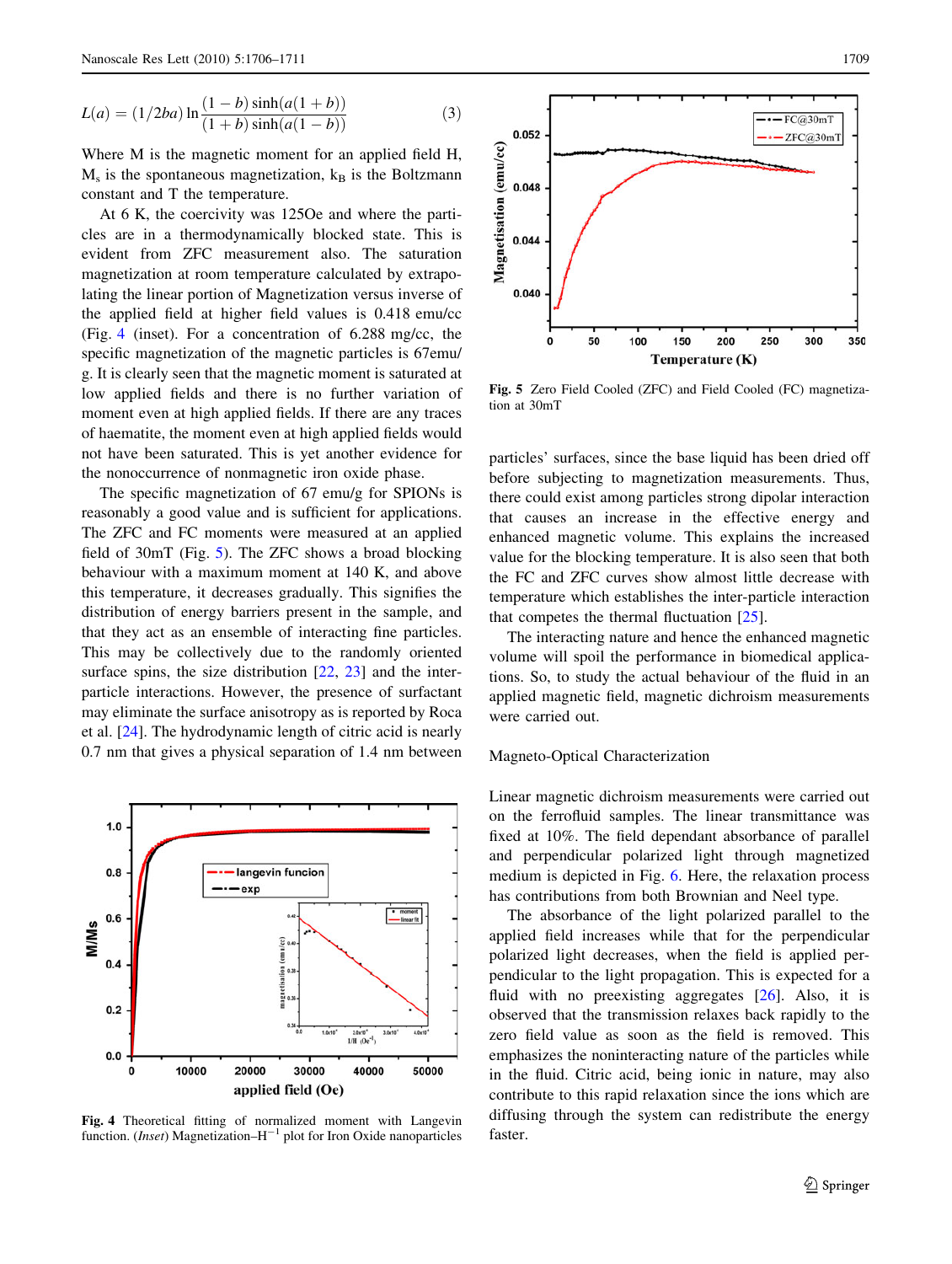<span id="page-4-0"></span>

Fig. 6 Field induced optical absorbance for the aqueous ferrofluid in two different polarizations

The superparamagnetic nature, narrow size distribution, noninteracting nature along with high-specific magnetization make this sample a promising candidate for bio-applications. The possibility of this particular sample for magnetic hyperthermia application is analysed theoretically by evaluating the specific power loss in an alternating magnetic field.

# Theoretical Analysis for Magnetic Heating

Since the hysteresis is almost negligible as is concluded from M-H loop, the power dissipation is due to the relaxation processes. The power loss produced in an applied AC magnetic field as a function of the relaxation time is given by [[27,](#page-5-0) [28](#page-5-0)]

$$
P = \frac{(mH\omega\tau)^2}{2\tau V k_B T (1 + \omega^2 \tau^2)}
$$
\n(4)

where m is the magnetic moment of the particle, V the particle volume,  $\tau$  the relaxation time, H is the strength of the magnetic field and  $\omega$  is the angular frequency of the applied AC magnetic field. The relaxation time  $\tau$  is given by the equation

$$
\frac{1}{\tau} = \frac{1}{\tau_N} + \frac{1}{\tau_B} \tag{5}
$$

the Neel relaxation time  $\tau_N$  is [[28\]](#page-5-0)

$$
\tau_N = \frac{\sqrt{\pi} \tau_o \exp(KV/k_B T)}{2\sqrt{KV/k_B T}}\tag{6}
$$

and the Brownian relation time  $\tau_B$  is

$$
\tau_B = \frac{4\pi\eta r^3}{k_B T} \tag{7}
$$

where  $\tau_0$  is the characteristic time constant  $\sim 10^{-9}$ s, K the anisotropy constant,  $\eta$  is the viscosity of the medium and r

the hydrodynamic radius of the particle. Since the viscosity of living tissue is very high, the Brownian relaxation time becomes very large. So, Neel relaxation dominates when the particle is functionalized and introduced for hyperthermia application. So, the power loss and hence the heat generated becomes a function of domain magnetization, anisotropy and volume of the particle for an AC field of fixed strength and frequency.

The anisotropy constant K is calculated from the relation  $KV = 25 k_B T_B$  (8)

where  $T<sub>B</sub>$  is the blocking temperature obtained from the ZFC measurements. The anisotropic constant calculated is of the same order as that of bulk iron oxide (1.1  $\times$  10<sup>5</sup> erg/cc) [\[29](#page-5-0)] and is closer to the values reported in literature for iron oxide suspended in water [\[30](#page-5-0), [31](#page-5-0)].

The power loss (also known as specific absorption rate SAR) of the prepared fluid particles, simulated as function of AC frequency in the range of 100–900 kHz, is plotted and is presented in Fig. 7. The results obtained are consistent with the earlier calculations carried out by Okawa et al. [\[27](#page-5-0)], where the power loss for varied sizes is evaluated at a noninvasive frequency 120 kHz. Zhang et.al [[32\]](#page-5-0) has reported the SAR variation with particle size at still lower frequency of 55 kHz. The applied frequency for maximum power loss depends on the magnetic diameter where the Neel mechanism alone is considered. It is reported that the optimum size for noninvasive frequencies lies around 12–14 nm [[27\]](#page-5-0). Recent simulations [\[33](#page-5-0)] show that the power dissipation at an applied frequency of 800 kHz is 80 W/g and for 200 kHz, 10 W/g for an applied field strength of 200 Oe. In this study, the corresponding values of power loss are 330 W/g and 20 W/g, respectively. Li et al. [[31\]](#page-5-0) studied the variation of SAR with the



Fig. 7 Power loss spectrum as a function of AC frequency for the ferrofluid